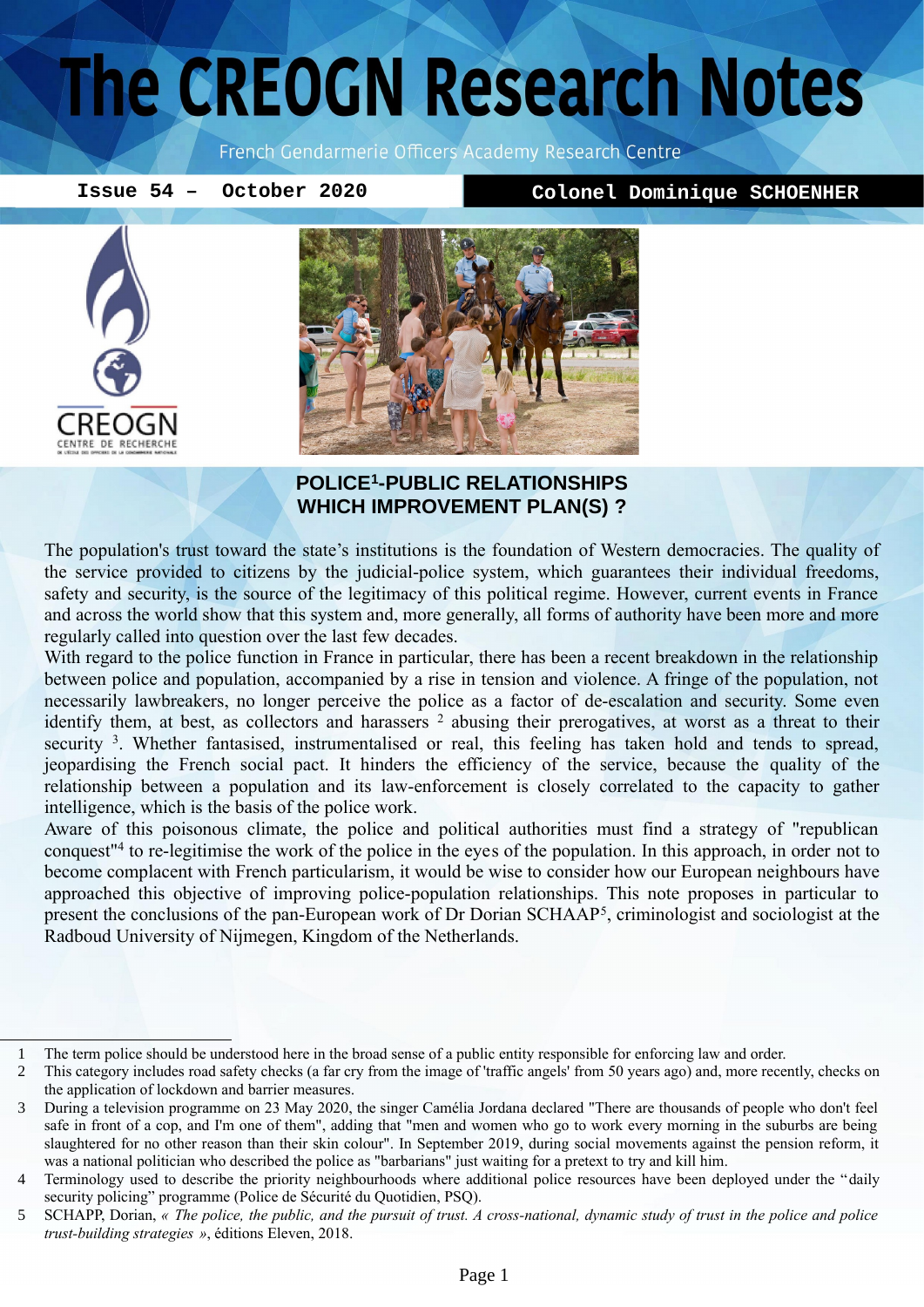### **I) Trust and legitimacy, two related issues for European law-enforcement forces**

As a preliminary remark, it is essential to dwell for a few moments on the singularity of this State function : policing. It shares with Justice a coercive action which, by nature, has repercussions that are, to say the least, constraining, and sometimes negative, on the lives of citizens. Doing checks, calling to order, issuing fines, investigating, arresting and searching are all occasions for the use of constraint which, even if legal and legitimate, are likely to impair daily interactions between the police officer and the population. We can also observe that one's impression of the police is essentially based on the personal experience of these interactions. Were they in line with what I could - or what I thought I could - expect from the institution and the officer? This then leads us to the notion of the legitimacy of law enforcement action, which is not limited to the principle of legality, but requires the creation of conditions of trust that are conducive to the consent of the population to obey orders, without resorting to coercion or, worse, to the use of force.

The quality of relationships between police and population is complex to study and interpret, as it is not only based on the know-how and the interpersonal skills of police officers. It very much depends on national and local contingencies: the model of society (individualistic or collectivist); the nature of the political regime (democratic or authoritarian); the missions and role assigned to law-enforcement (from social support for the community to protection of the regime in place); the expectations expressed by the population (often linked to parameters mentioned above and the institutional history of the country). These multiple factors make international comparisons of the satisfaction and confidence level of the population toward the police hazardous. Consequently, the design and, even more so, the evaluation of strategies that could be put in place to improve these relations are particularly difficult to conduct without bias.

From a methodological point of view, it therefore seems useful to place oneself in a geographical area that is on the one hand, sufficiently coherent in terms of shared values to hope to obtain relatively comparable data and, on the other hand, large enough to obtain statistically significant results. Dorian Schaap therefore focused on Western democracies and, more particularly, the European Union, for which, beyond the cultural, political and institutional homogeneity sought, he was able to get standardised sociological surveys. His study was based on the four editions of the European Values Survey (EVS from 1981 to 2008)<sup>[6](#page-1-0)</sup> and the seven from the European Social Survey (ESS 2002-2014)<sup>[7](#page-1-1)</sup>, each questioning the trust placed in institutions within European countries.

Their use allows us to identify a general trend towards an increase in the confidence level of European citizens in the police forces of their countries, with the notable exception of the United Kingdom, although often cited as an example of the quality of police-population relationships. The second constant is that, with the exception of the armed forces, law-enforcement forces all enjoy a much higher level of trust than other national institutions, in particular the judiciary and political institutions<sup>[8](#page-1-2)</sup>. While these two observations put into perspective the existence of a supposed golden age of police-population relations, they should not lead to inaction in the search for ways to constantly improve a relationship that is at the heart of the social pact of democracies.

#### **II) Three generic strategies for legitimising law enforcement action**

It is difficult to clearly identify when the quality of relationships between the police and the population became an issue for governments. However, from the end of the 19th century, a majority of countries embarked on a process of professionalization of police forces (emergence of forensic science, increasing specialisation of units) accompanied by a significant effort in terms of training and equipment (provision of cars and then of means of communication, development of files and the beginning of data processing). This improvement in competence was synonymous with an increase in confidence and in the legitimacy of forces, which were perceived as less arbitrary and violent by the public. However, this positive perception deteriorated in the 1960s and 1970s, marked by violent social unrest and the development of a feeling of insecurity linked to a significant increase in media coverage of delinquency. Beyond these factual elements, other theories have been put

<span id="page-1-0"></span><sup>6</sup> Survey carried out every 9 years (evolution over nearly 30 years allowing medium-term trends to be identified).<br>7 Survey carried out every 2 years (less time lag but more sensitivity to the economic situation)

<span id="page-1-1"></span><sup>7</sup> Survey carried out every 2 years (less time lag but more sensitivity to the economic situation).

<span id="page-1-2"></span><sup>8</sup> The 2018 Eurobarometer still gave a trust rate of more than 75% in the French law enforcement agencies, while the judiciary and political institutions were at 46% and less than 30% respectively. In the SSE 2018, France ranks among the bottom countries in terms of interpersonal trust.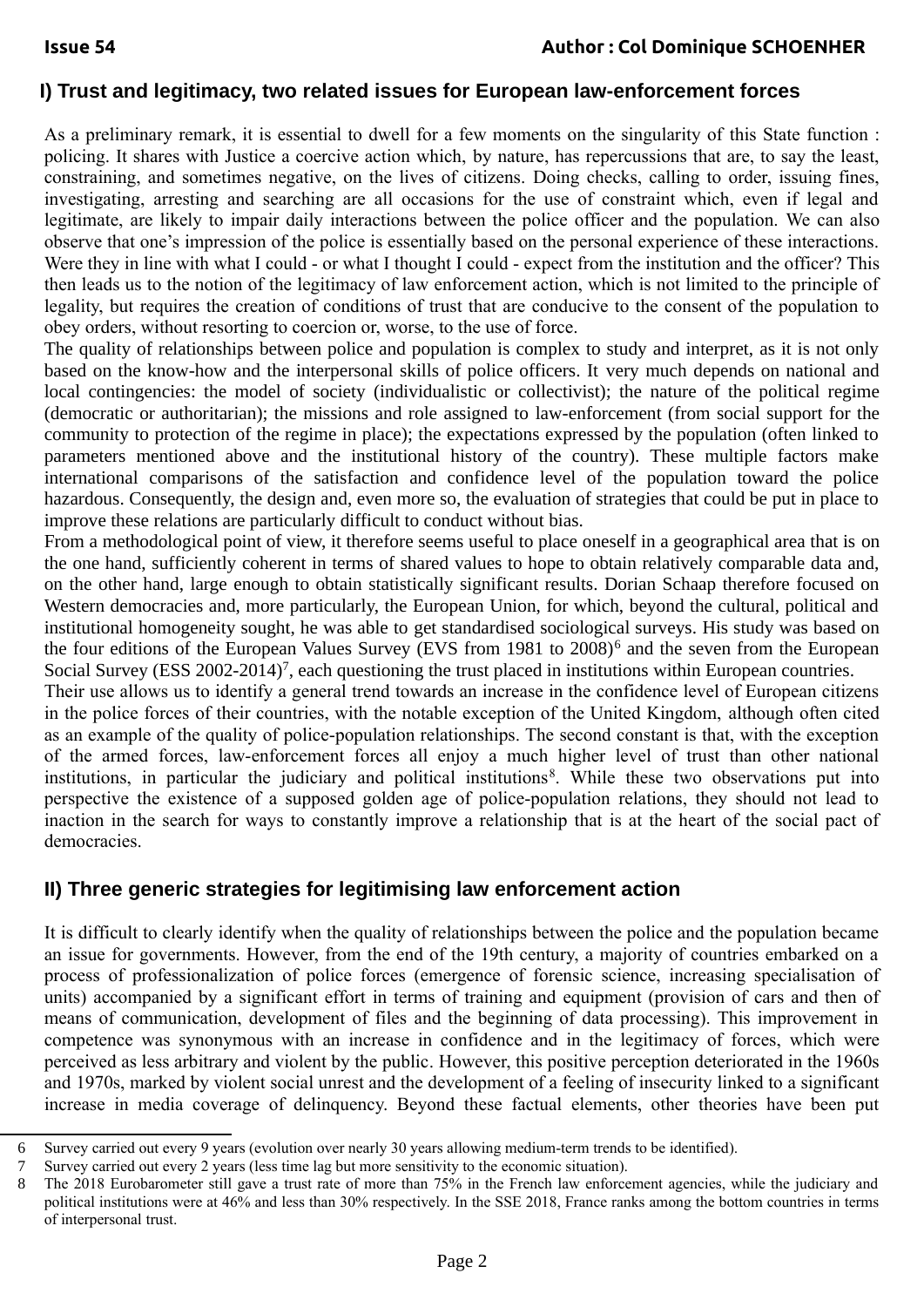forward to explain this deterioration. The most popular ones are: the 'desacralisation' of the police function, which now gets criticised publicly; the disappointed utopia of a pacified and safe society with the increased media coverage of minor news items<sup>[9](#page-2-0)</sup>; the disenchantment of the young democracies liberated from communism which are struggling to meet aspirations for socio-economic improvement and, more recently, the social unrest linked to the 2008 financial crisis or to persistent economic difficulties which have led to violent confrontations.

It was necessary for the political and police authorities to find ways to regain this trust, which is the source of their legitimacy and capacity for action.

Dorian Schaap identifies three main orientations in the strategies deployed in recent decades to improve policepopulation relations.

The first is the 'community policing' approach. It was initially developed in the Anglo-Saxon countries to respond to the criticism that the police were too focused on fighting crime to be concerned with the real needs and expectations of the population in terms of security services. To remedy this, the concept promotes a more accessible police officer, who is also more autonomous and proactive in his management local problems of insecurity and incivility, while relying on partnerships and involving the population in particular. Several variations have been added to the doctrine, such as "problem-oriented policing", "intelligence-based policing" and "hot spot policing"<sup>[10](#page-2-1)</sup>. Although the concept is theoretically very attractive, it remains complicated to implement in its partnership dimension. It is even sometimes rejected, as was the case in France in the early 2000s, to the point that the terminology is still banned today. In the countries where it is applied, it covers very diverse realities, the effectiveness of which in terms of crime prevention remains essentially difficult to measure.

The second, 'instrumentalism', applies the paradigm of the new public management inspired by corporate examples. French practice boiled it down to the 'figures-driven policy'. It is based on the assumption that statistics account for the effectiveness, or even the efficiency, of police services. Taxpayers should get their money's worth. It sees a correlation between performance in reducing crime and the level of satisfaction of the population, which generates confidence. This managerial approach of the public security service aims at rationalising professional processes, following the example of the private sector, in search of profitability. It implies a prioritisation of police activity (the 'core business'), in contrast to the versatility of community policing. This strategy has contributed to the phenomenon of 'desacralisation' of the police function by making it 'auditable and open to criticism' just like any other profession, and based on questionable criteria<sup>[11](#page-2-2)</sup>.

The last major strategy is the application of strict 'procedural justice', a notion that excludes deviations, in a broad sense, from police behaviour. Police operating procedures and decisions must be transparent, free from discriminatory bias or abuse of authoritarianism and use of force. Fairness of treatment, justification of police actions are bulwarks against negative perceptions of citizen-police interactions that are heavily and long term detrimental to trust in the police. Based on individual behaviour, 'procedural justice' can be combined with one of the two previous strategies which further define the role given to the police.

Dorian Schaap's work consisted in measuring the effectiveness of each of these strategies by analysing the data collected by the European studies mentioned above. His scientific methodology is described at length in his book, and only the results will be reported here, with the conclusions that could be drawn from them with regard to the current situation in France.

<span id="page-2-0"></span><sup>9</sup> SECAIL, Claire, *Le crime à l'écran. Le fait divers criminel à la télévision française (1950-2010)*, Nouveau Monde éditions, 2010.

<span id="page-2-1"></span><sup>10</sup> Methods for analysing the difficulties of a territory to understand the real causes, in order to activate the right levers and concentrate efforts in a collective action to solve them.

<span id="page-2-2"></span><sup>11</sup> The police cannot be accountable for the production of crime, as Alain BAUER points out, it would be "as if doctors felt responsible for diseases and little for the effectiveness of their treatment! ".